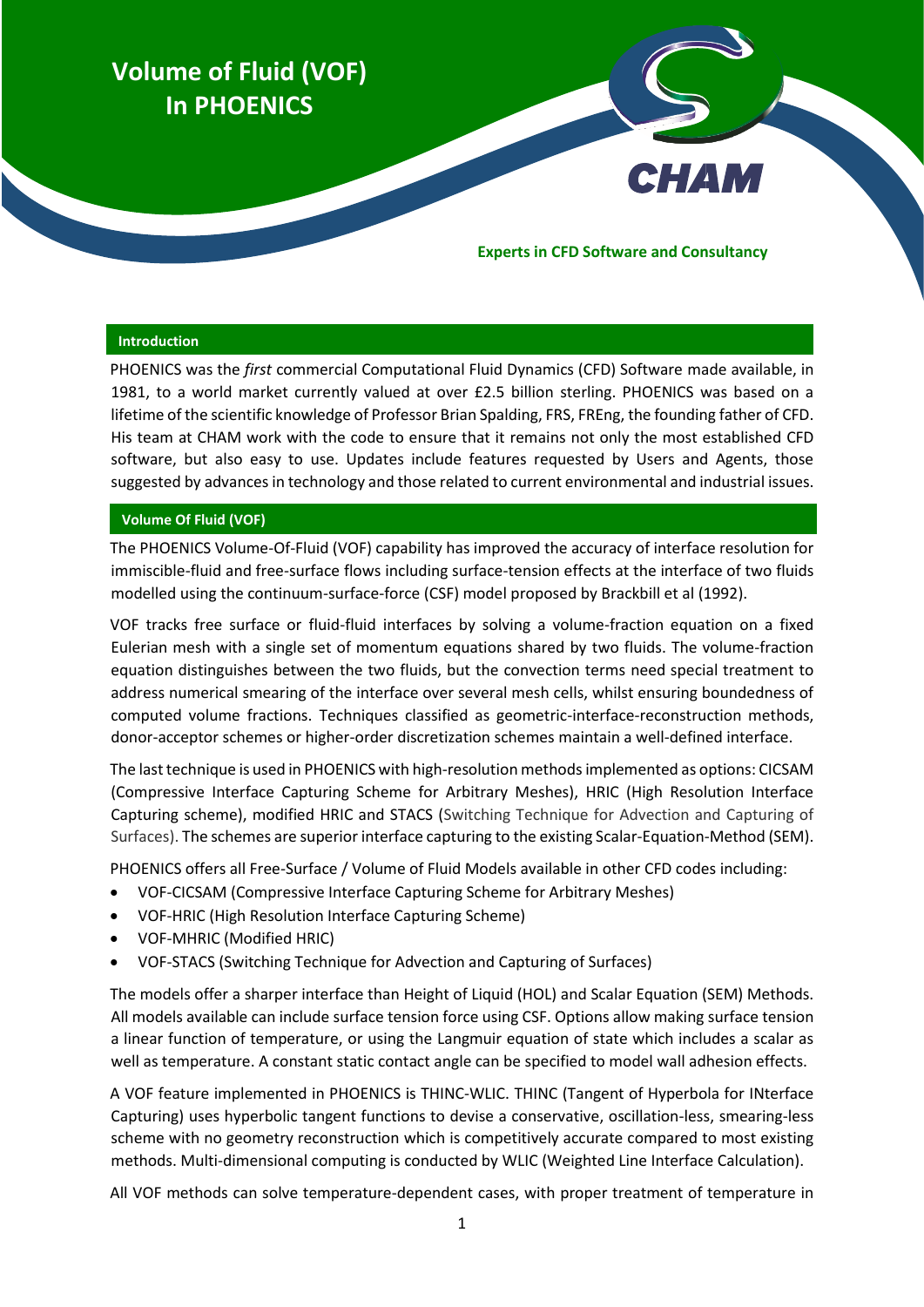*Fluid is Red Contour of Temperature in Fluid & Solid*

each phase and in immersed solids. The images show a drop of hot fluid falling over a solid obstacle.

## **Verification**

Examples below demonstrate CICSAM. For animations see [www.cham.co.uk](http://www.cham.co.uk/) or [www.facebook.com/arcofluid.](http://www.facebook.com/arcofluid)





MHRIC and STACS have proven superior to other methods when the local CFL number is over 0.45. These methods have been tested using the Zalesak disc in a fixed rotating velocity field. This case is a well-known benchmark for free surface numerical methods; one can observe if the shape of the slotted disc is retained during rotation around the red spot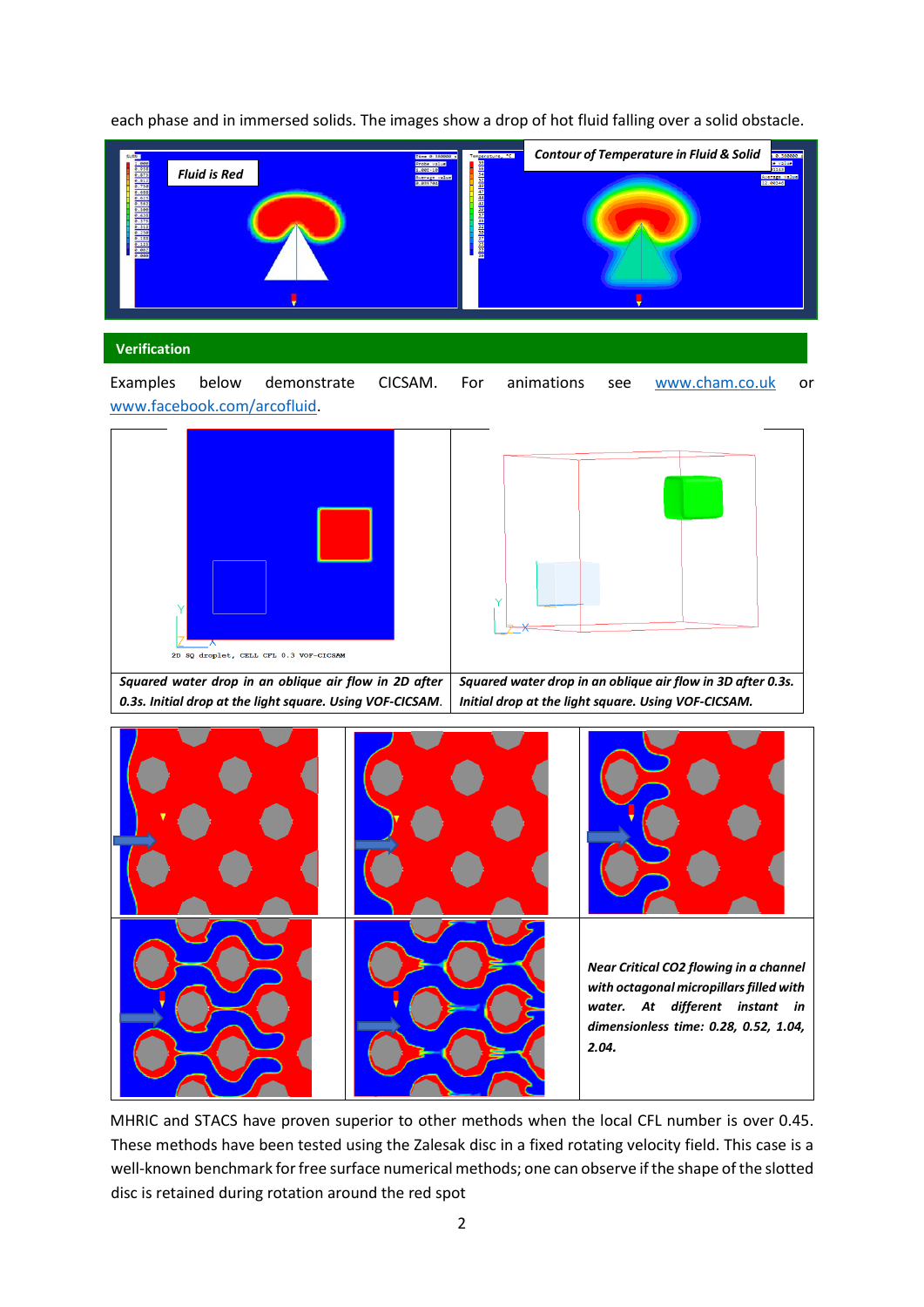

.

*Zalesak Disc Case: Heavy Fluid in red (Water), Light Fluid in blue (Air). Number of cells in X & Y direction: 200 x 200. Timestep: 7.97 10-4 . Method used is the STACS algorithm which shows a well-preserved shape of the slotted disc. Disc diameter: 25 cm. Rectangular slot inside disc: 5cm x 20cm*



VOF-STACS is applied to a classical Rayleigh Taylor hydrodynamics problem involving a heavy fluid (Mercury) on a lighter fluid (Paraffin Oil). This causes the well-known Rayleigh-Taylor instability. At an early stage the formation of viscous finger due to low viscosity of Mercury relative to Paraffin Oil can be seen. In the sequence of figures below the colour function at different time steps in a cavity of 4m x 1m is shown. A sinusoidal interface is imposed to start the movement. The surface tension development is also applicable to the previous two-phase flow methods in PHOENICS: HOL and SEM.